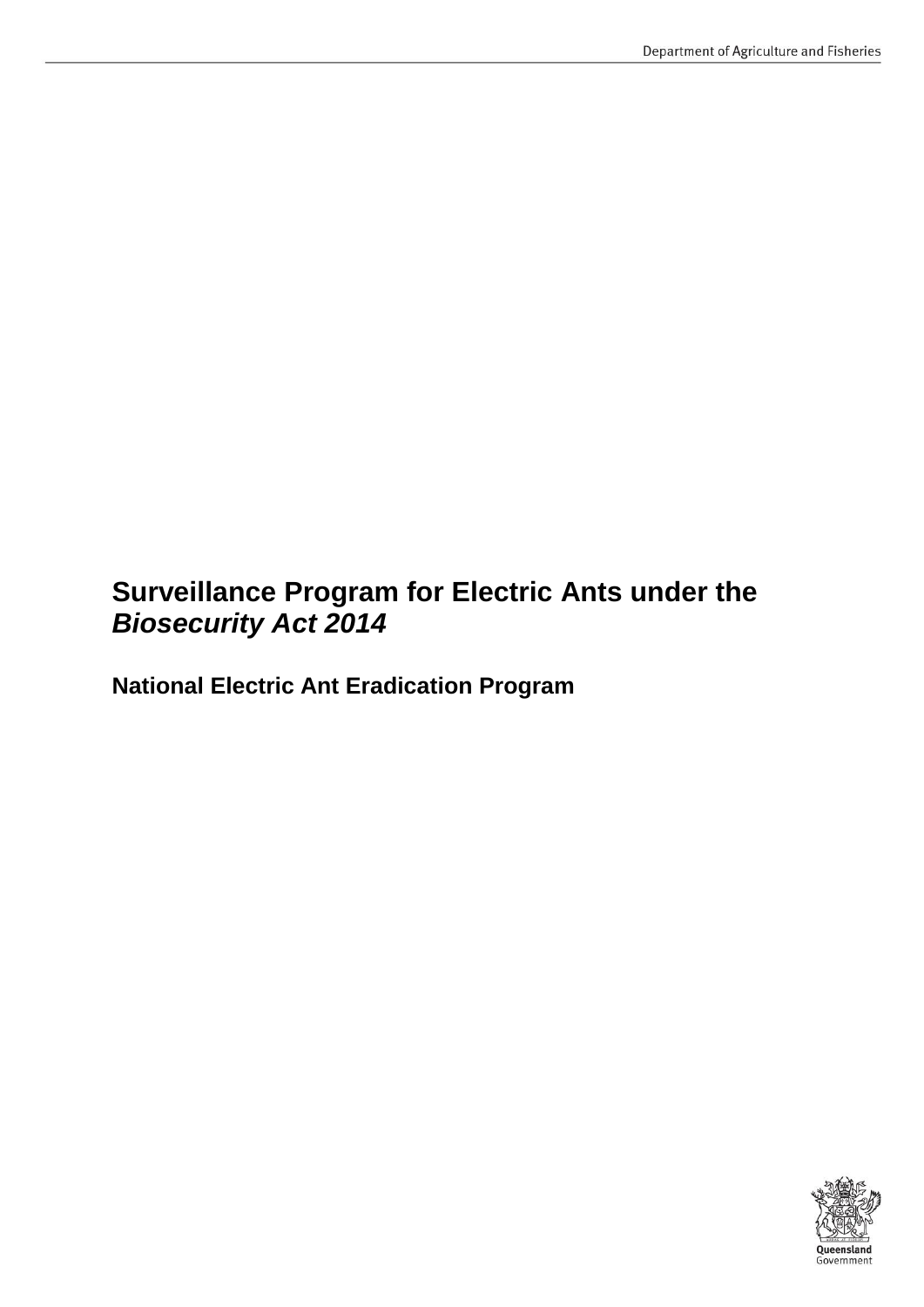This publication has been compiled by Biosecurity Queensland, Department of Agriculture.

© State of Queensland, 2016

The Queensland Government supports and encourages the dissemination and exchange of its information. The copyright in this publication is licensed under a Creative Commons Attribution 3.0 Australia (CC BY) licence.

Under this licence you are free, without having to seek our permission, to use this publication in accordance with the licence terms.



You must keep intact the copyright notice and attribute the State of Queensland as the source of the publication.

Note: Some content in this publication may have different licence terms as indicated.

For more information on this licence, visit http://creativecommons.org/licenses/by/3.0/au/deed.en

The information contained herein is subject to change without notice. The Queensland Government shall not be liable for technical or other errors or omissions contained herein. The reader/user accepts all risks and responsibility for losses, damages, costs and other consequences resulting directly or indirectly from using this information.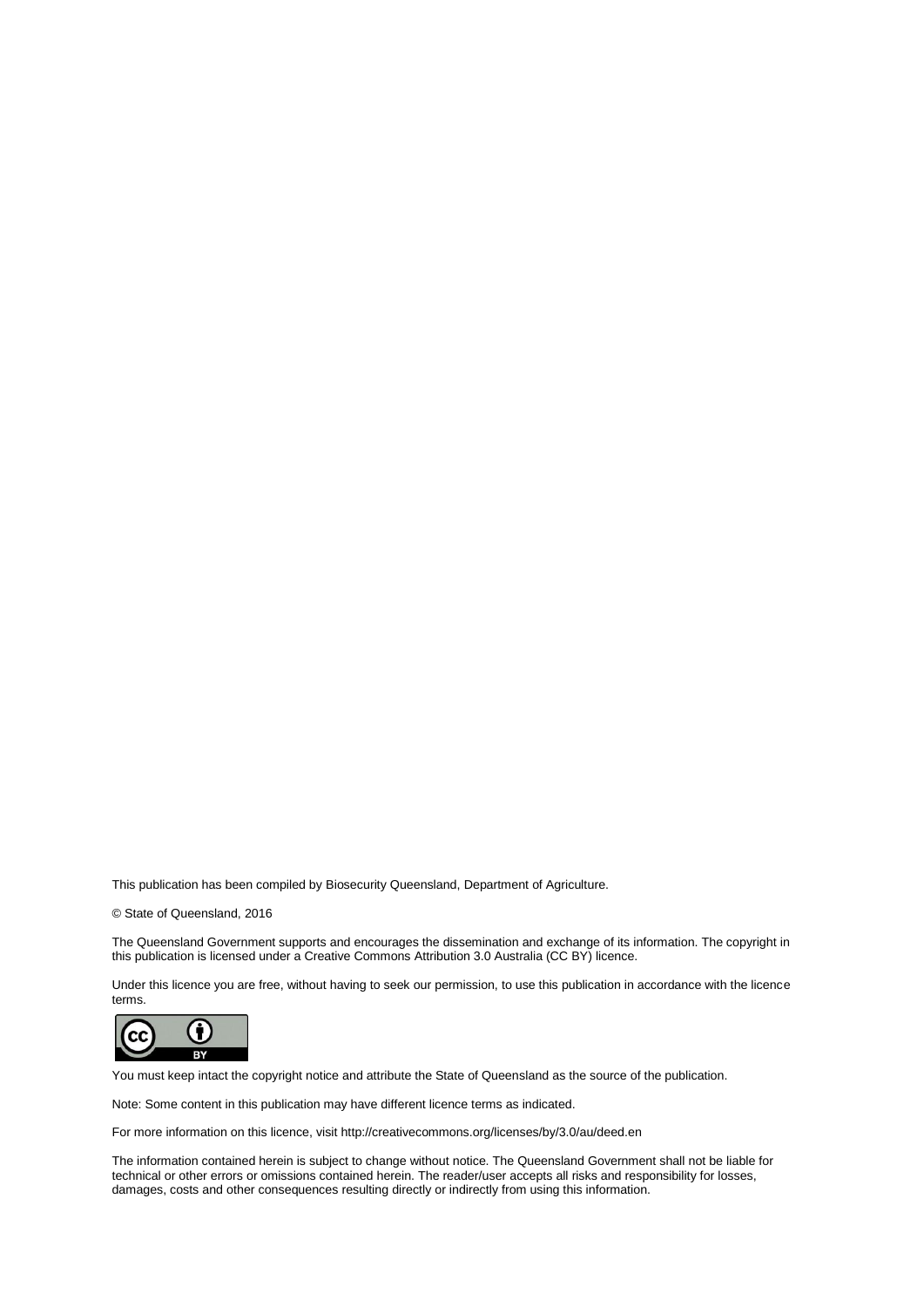### **Contents**

| 1   |                                                                       |  |
|-----|-----------------------------------------------------------------------|--|
| 1.1 |                                                                       |  |
| 2   |                                                                       |  |
| 2.1 |                                                                       |  |
|     |                                                                       |  |
| 2.2 |                                                                       |  |
| 2.3 |                                                                       |  |
|     |                                                                       |  |
|     |                                                                       |  |
|     |                                                                       |  |
| 2.4 |                                                                       |  |
| 3   | Authorisation of a surveillance program in the State of Queensland  4 |  |
| 3.1 |                                                                       |  |
| 3.2 |                                                                       |  |
| 3.3 |                                                                       |  |
| 3.4 |                                                                       |  |
| 3.5 |                                                                       |  |
| 3.6 |                                                                       |  |
| 3.7 |                                                                       |  |
| 3.8 |                                                                       |  |
| 4   |                                                                       |  |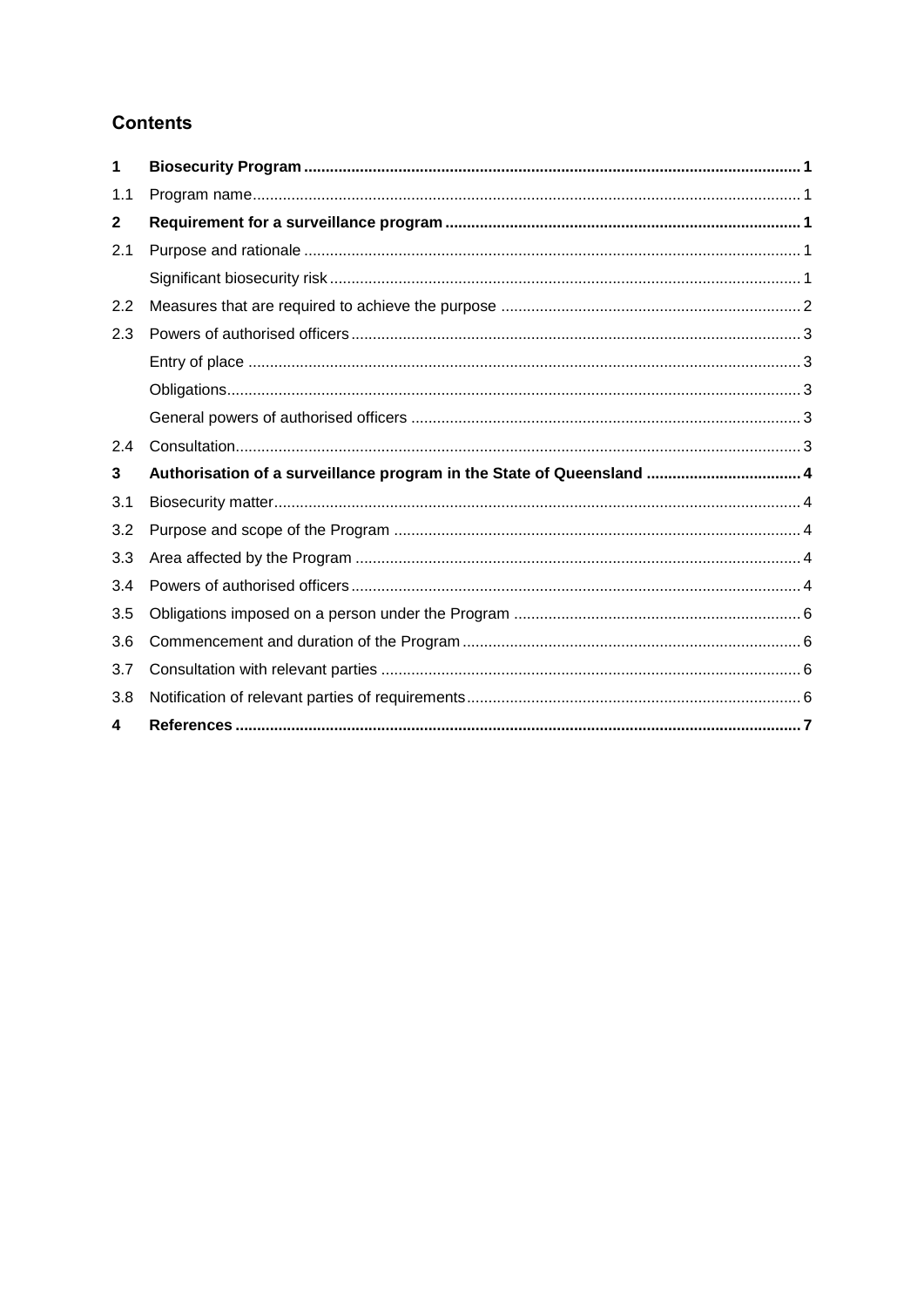# <span id="page-3-0"></span>**1 Biosecurity Program**

### <span id="page-3-1"></span>**1.1 Program name**

The surveillance program (biosecurity program) for electric ants (*Wasmannia auropunctata (*Roger 1863)) will be known as the Surveillance Program for Electric Ants (the **Program**).

### <span id="page-3-2"></span>**2 Requirement for a surveillance program**

### <span id="page-3-3"></span>**2.1 Purpose and rationale**

#### <span id="page-3-4"></span>**Significant biosecurity risk**

The *Biosecurity Act 2014* (the **Act**) provides for the establishment of surveillance programs. Surveillance programs are directed at any of the following—

- (a) monitoring compliance with the Act in relation to a particular matter to which the Act applies;
- (b) confirming the presence, or finding out the extent of the presence, in the State or the parts of the State to which the program applies, of the biosecurity matter to which the program relates;
- (c) confirming the absence, in the State or the parts of the State to which the program applies, of the biosecurity matter to which the program relates;
- (d) monitoring the effects of measures taken in response to a biosecurity risk;
- (e) monitoring compliance with requirements about prohibited matter or restricted matter;
- (f) monitoring levels of biosecurity matter or levels of biosecurity matter in a carrier.

Electric ant was first detected in Smithfield, a northern residential suburb of Cairns in Far North Queensland, on 11 May 2006 in close proximity to World Heritage listed rainforest, and was the first record of an established incursion of this species in Australia.

Electric ant occur throughout most of the warmer parts of the world, however its continuous distribution ranging from central Argentina and Uruguay, through eastern Mexico to the southern parts of Texas suggests that, along with parts of the West Indies, this may be its native range (Wetterer 2013).

Electric ant is considered by the IUCN/SSC Invasive Species Specialist Group to be one of the world's worst invasive species [\(Global Invasive Species Database 2009\)](http://www.issg.org/database/species/ecology.asp?si=58&fr=1&sts=sss&lang=EN).

Overseas experience has shown that the impact of electric ant on the environment can be devastating. Electric ant can cause a decline in diversity and abundance of invertebrates, vertebrates, and some plants due to predation by electric ant, and their impact on ecosystem function in affected areas can be severe.

Eradication activities delivered by the EA Program have so far prevented the full impact of electric ant being realised on the environment of Far North Queensland, including in areas of World Heritage listed rainforest. As a signatory to the World Heritage Convention, under article 5 of the convention, Australia has an obligation to ensure the protection, conservation, presentation, rehabilitation, and transmission to future generations of the natural heritage of the area (UNESCO 1972).

The Wet Tropics is recognised as an area of 'outstanding universal values'. It contains Australia's greatest diversity of animals and plants, and a large number of endangered species including seven amphibians, three reptiles, seven mammals, six birds. It also contains 33 vertebrate species and one invertebrate species that are declared as vulnerable (WTMA 2012a). For example, the southern cassowary (*Casuarius casuarius johnsonii)* is an iconic Australian bird and a nationally listed endangered species that is already under considerable threat of extinction. It is possible that its ground nesting habits could make its young susceptible to electric ant infestation, placing the species under further stress. There are three specific areas in the Wet Tropics where cassowaries are known to frequent: the Daintree area, Mission Beach, and the Kuranda and Atherton Tablelands area. The infestation at Smithfield has already intruded on the Kuranda and Atherton Tableland Wet Tropics area, and is less than 100 km from the Daintree National Park. Infestation in Bingil Bay, if left unchecked, also has the potential to impinge on the Wet Tropics area at Mission Beach.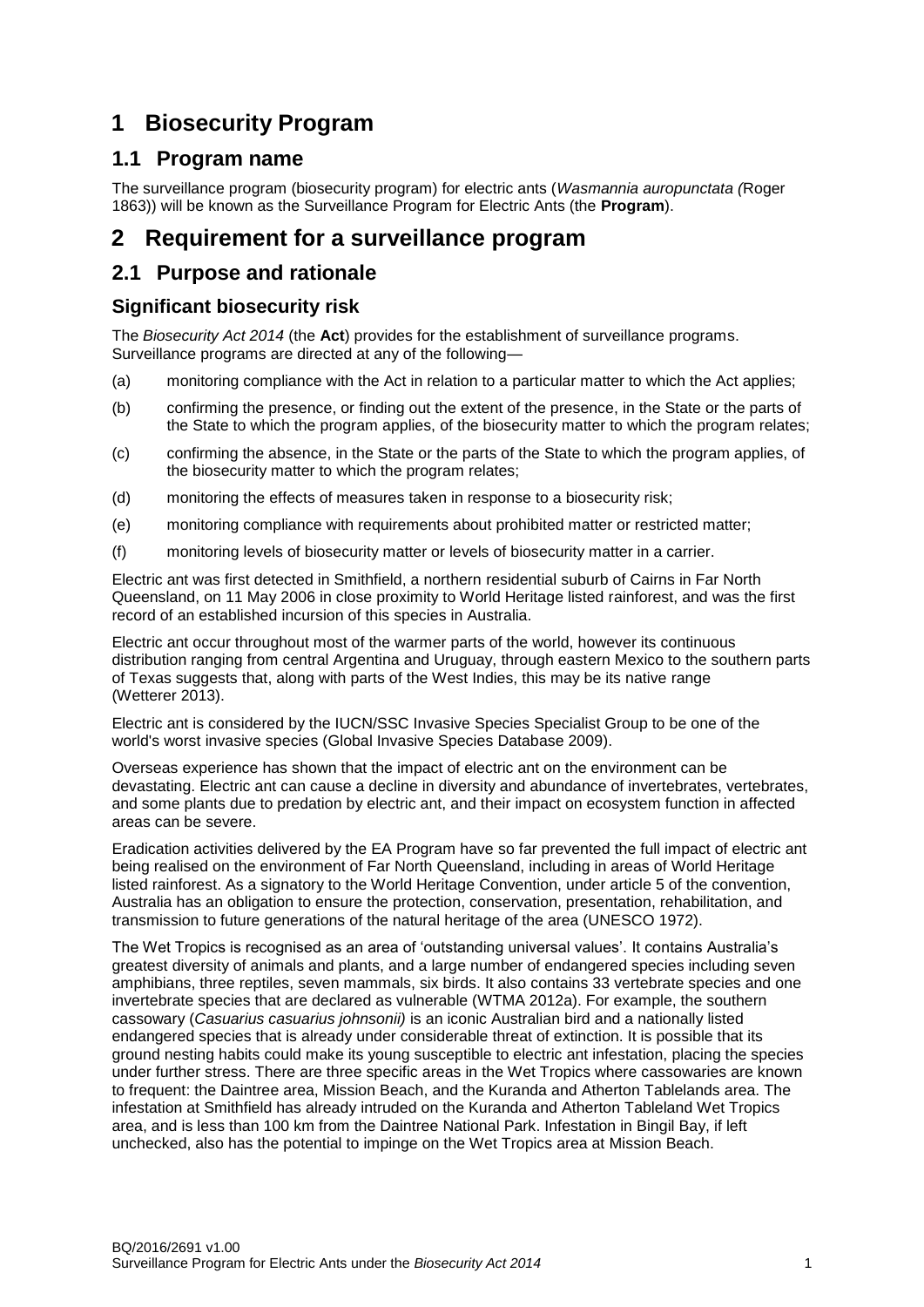The cost of not eradicating an electric ant infestation was valued by Queensland's Department of Primary Industries and Fisheries (Antony 2006), now DAF, in the early stages of the EA Program. It is estimated that after 30 years of infestation, 350 000 houses will be infested and the annual cost to residents of treating their properties would amount to almost \$14 million. This figure assumes that there would be some residents that would not treat their properties. In this case, these residents would be likely to avoid outside areas, and would most probably see the infestation move into their house.

The National Electric Ant Eradication Program, run by the Queensland Government on behalf of national cost-share partners (including the Commonwealth, and Australian States and Territories), commenced in 2006 with the ultimate aim of eradicating electric ants within Queensland and therefore preventing the spread and establishment of electric ants in other states and territories.

The National Electric Ant Eradication Program has been subject to reviews in 2008, 2010 and 2014, and has been assessed against the criteria contained in the National Environmental Biosecurity Response Agreement<sup>1</sup> (NEBRA). Each review determined that eradication of electric ant is technically feasible, cost beneficial, and of national significance.

The National Electric Ant Eradication Program, run by the Queensland Government on behalf of national cost-share partners (including the Commonwealth, and Australian States and Territories), has been established with the ultimate aim of eradicating electric ants within Queensland and therefore preventing the spread and establishment of electric ants in other states and territories.

The National Electric Ant Eradication Program operates under a nationally agreed response plan which has been developed using the criteria set out in the NEBRA. The response plan was developed prior to the introduction of NEBRA and is referred to as NEBRA-like. The response plan establishes a framework to delimit, contain and eradicate electric ants in Queensland.

Key eradication measures authorised by the Program include but are not limited to:

- Monitoring compliance with movement controls is one of the key measures undertaken by the National Electric Ant Eradication Program to ensure the risk of human-assisted electric ant spread is minimised. Biosecurity zones will be established over the known areas of infestation (operational areas) and monitoring compliance will focussed in these biosecurity zones.
- Treatment and surveillance are also key measures undertaken by the National Electric Ant Eradication Program and will be dealt with the establishment of a prevention and control program over Far North Queensland local government areas including Cairns Regional Council, Mareeba Shire Council, Tablelands Regional Council, Cassowary Coast Regional Council, and the Douglas Shire Council.

The objectives of the Program are to:

l

- monitor compliance with the Act and Biosecurity Regulation 2016 (the **Regulation**) to minimise the risk of spread of electric ants; and
- check for the presence or absence of electric ants in Far North Queensland local government areas including Cairns Regional Council, Mareeba Shire Council, Tablelands Regional Council, Cassowary Coast Regional Council and the Douglas Shire Council.

The Program is the most effective and efficient option to check compliance with the Act and to monitor the presence or absence of electric ants at places in Far North Queensland local government areas including Cairns Regional Council, Mareeba Shire Council, Tablelands Regional Council, Cassowary Coast Regional Council, and the Douglas Shire Council.

### <span id="page-4-0"></span>**2.2 Measures that are required to achieve the purpose**

The key activities undertaken by the Program include but are not limited to entry by authorised officers to places to carry out activities directed towards achieving the Program's objectives (see 3.4 below).

 $1$  The National Environmental Biosecurity Response Agreement (NEBRA) is the first deliverable of the Intergovernmental Agreement on Biosecurity, and sets out emergency response arrangements, including cost-sharing arrangements, for responding to biosecurity incidents that primarily impact the environment and/or social amenity and where the response is for the public good.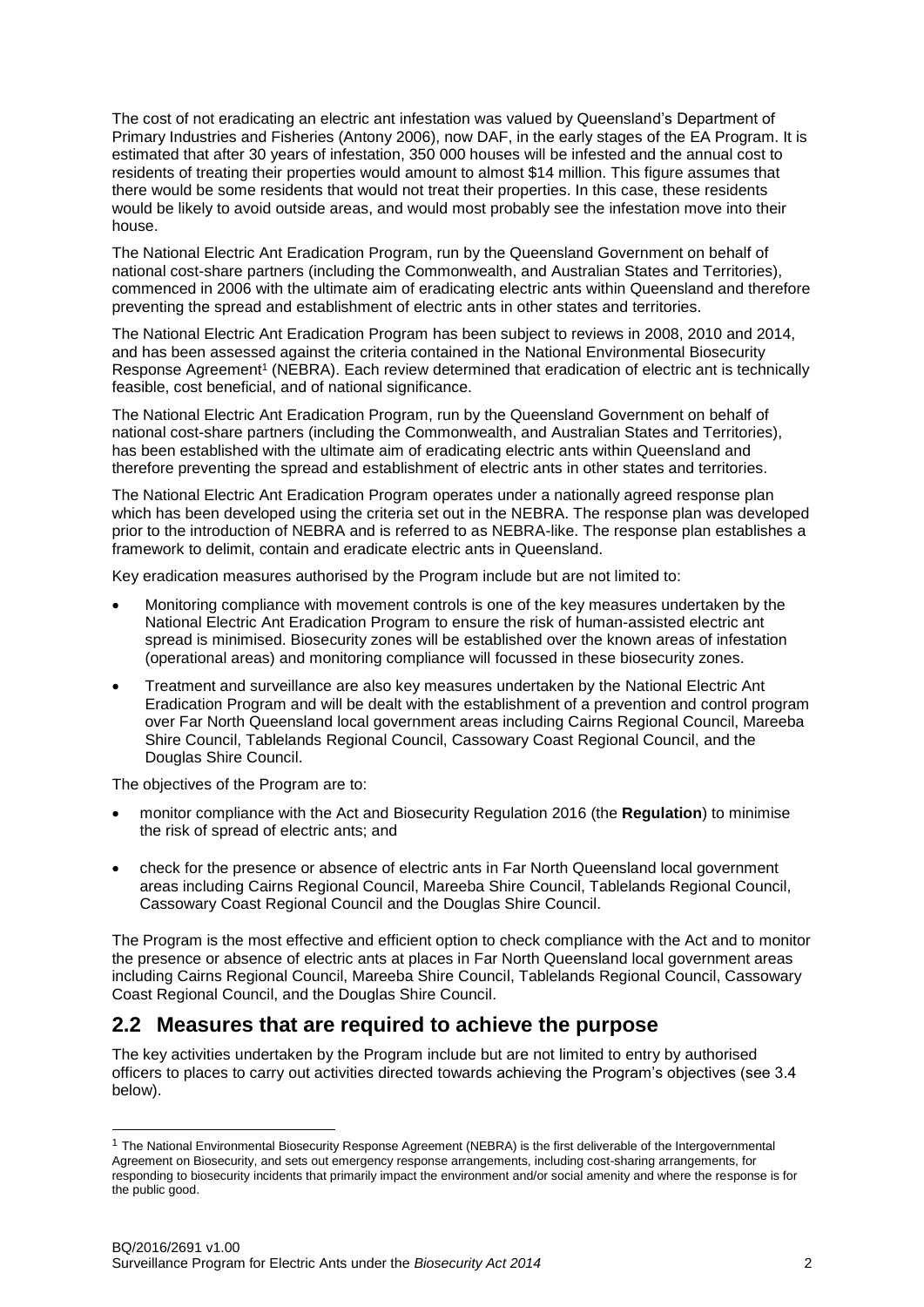# <span id="page-5-0"></span>**2.3 Powers of authorised officers**

#### <span id="page-5-1"></span>**Entry of place**

The Act provides that under a surveillance program officers appointed as authorised officers under the Act are permitted to enter a place to undertake activities to achieve the objectives of the surveillance program. These surveillance activities must be done in a timely and efficient manner to ensure that the measures are as effective as possible. The Program will authorise entry into places to allow these measures to be under taken.

In accordance with the Act a reasonable attempt will be made to locate an occupier<sup>2</sup> and obtain the occupier's consent to the entry prior to an authorised officer entering a place<sup>3</sup> to undertake activities under the Program. An authorised officer may enter a place (other than a residence) if the occupier refuses consent to entry or if the officer is unable to locate the occupier after a reasonable attempt has been made to locate the occupier. Where an occupier does not consent to entry or if, after entering a place, an authorised officer finds an occupier present, the authorised officer must make reasonable attempts to produce an identity card for the occupier's inspection and inform the occupier of the reason for entering and that the entry without permission is authorised under the Act.

An authorised officer under the Program must make a reasonable attempt to inform the occupier of any steps taken, or to be taken under the program, and that it is an offence to do anything that interferes with a step taken or to be taken.

If there is no occupier present at the place, an authorised officer must leave a notice in a conspicuous position and in a reasonably secure way. This notice must state the date and time of entry and information addressing the reason for entry, authorisation to enter a place and the steps undertaken by the authorised officer after entry.

#### <span id="page-5-2"></span>**Obligations**

[Not used]

l

#### <span id="page-5-3"></span>**General powers of authorised officers**

Nothing in the Program or its associated authorisation limits the powers of authorised officers under Chapter 10 of the Act.

### <span id="page-5-4"></span>**2.4 Consultation**

The local governments within the area to which the Program relates have been consulted.

<sup>2</sup> The Act defines an *occupier*, of a place, generally to include the person who apparently occupies the place (or, if more than 1 person apparently occupies the place, any of the persons); any person at the place who is apparently acting with the authority of a person who apparently occupies the place; or if no-one apparently occupies the place, any person who is an owner of the place.

 $3$  See section 270 (Entry of place under ss 261 and 262) of the Act.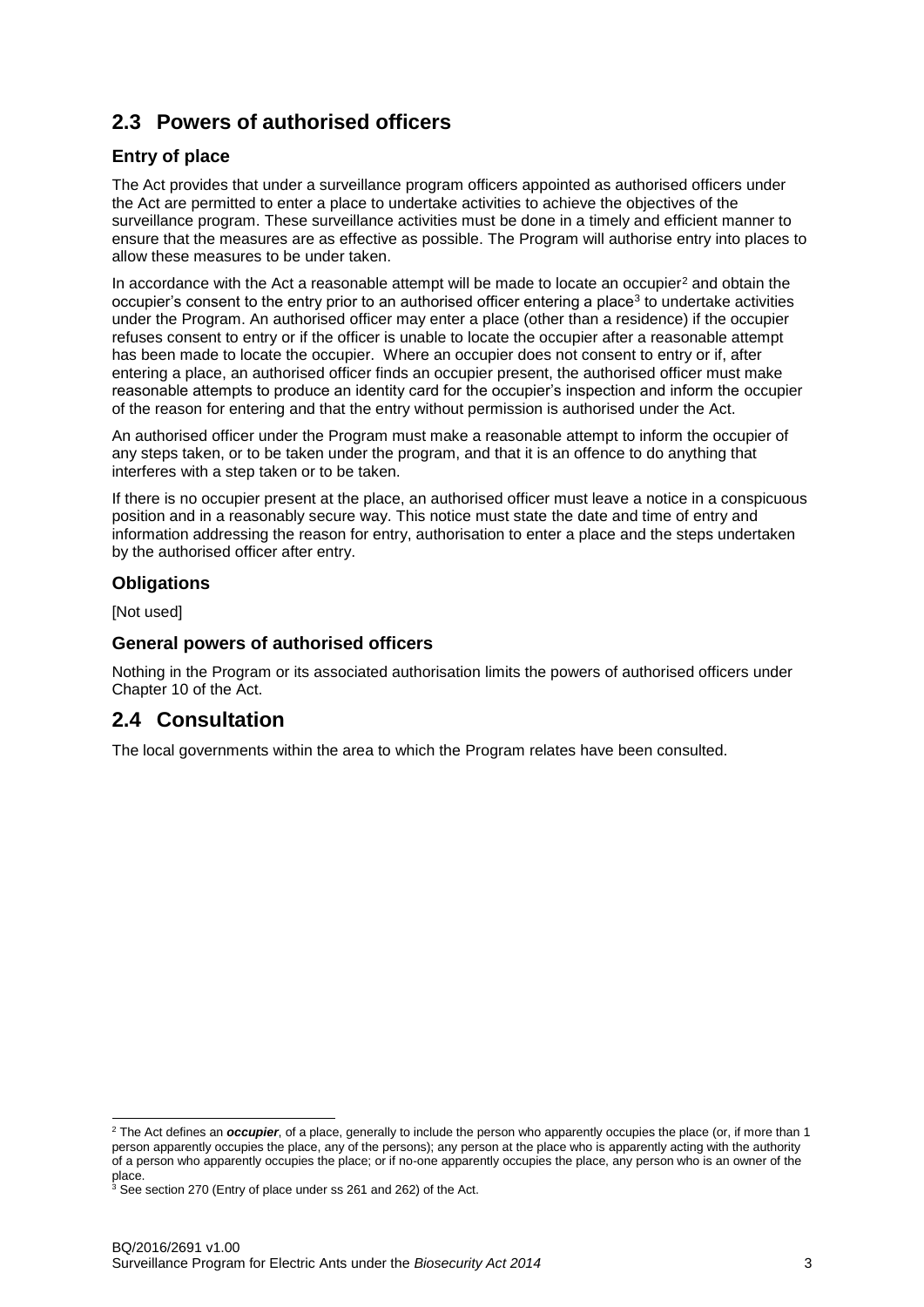# <span id="page-6-0"></span>**3 Authorisation of a surveillance program in the State of Queensland**

I, Dr Elizabeth Woods, the chief executive of the Department of Agriculture and Fisheries (the Department) acting pursuant to section 235 of the Biosecurity Act 2014 (the Act), authorise the Surveillance Program for Electric Ants (the Program) in Far North Queensland local government areas including Cairns Regional Council, Mareeba Shire Council, Tablelands Regional Council, Cassowary Coast Regional Council, and the Douglas Shire Council, on the basis that I am satisfied that:

- electric ants (biosecurity matter) pose a significant biosecurity risk in Queensland; and
- measures are needed to check compliance with the Act and *Biosecurity Regulation 2016*, monitor for the presence or absence of electric ants, and monitor the effects of measures taken to prevent the establishment of electric ants.

**Dr Elizabeth Woods Director-General Department of Agriculture and Fisheries**

**Authorised on 03 / 06 / 2016**

#### <span id="page-6-1"></span>**3.1 Biosecurity matter**

The biosecurity matter to which the Program relates is electric ants (*Wasmannia auropunctata*).

### <span id="page-6-2"></span>**3.2 Purpose and scope of the Program**

The purpose of the Program is to:

- monitor compliance with the Act and *Biosecurity Regulation 2016* to minimise the risk of spread of electric ants; and
- check for the presence or absence of electric ants in Far North Queensland local government areas including Cairns Regional Council, Mareeba Shire Council, Tablelands Regional Council, Cassowary Coast Regional Council, and the Douglas Shire Council.

### <span id="page-6-3"></span>**3.3 Area affected by the Program**

The Program will apply to Far North Queensland local government areas including Cairns Regional Council, Mareeba Shire Council, Tablelands Regional Council, Cassowary Coast Regional Council, and the Douglas Shire Council.

### <span id="page-6-4"></span>**3.4 Powers of authorised officers**

An authorised officer of the Program appointed under the Act, may enter a place—other than a residence<sup>4</sup>—without a warrant and without the occupier's consent within the Far North Queensland local government areas including Cairns Regional Council, Mareeba Shire Council, Tablelands Regional Council, Cassowary Coast Regional Council, and the Douglas Shire Council, under the Program<sup>5</sup>. An authorised officer appointed under the Act will also have the power to enter a place under the Program<sup>6</sup>.

l <sup>4</sup> The Act defines a *residence* to mean a premises or a part of a premises that is a residence within the meaning of s259(2) and (3).

 $5$  See section 259 (General powers to enter places) of the Act.

<sup>&</sup>lt;sup>6</sup> See section 261 (Power to enter a place under biosecurity program) of the Act.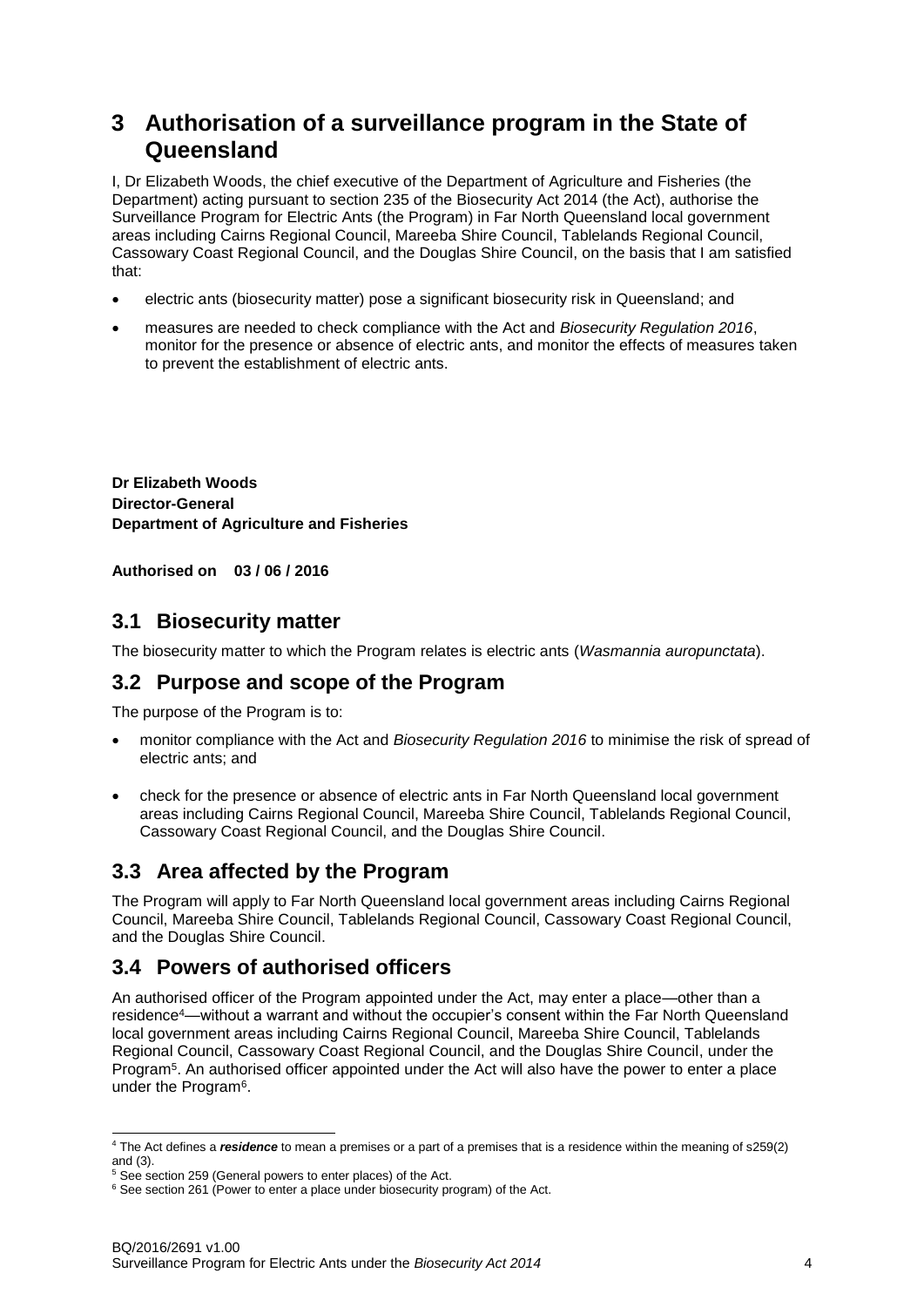An authorised officer can exercise the powers of an authorised officer under the Act in relation to the Program, if the authorised officer is appointed by the chief executive<sup>7</sup>.

| An authorised officer has general powers after entering a place to do any of the following <sup>8</sup> : |  |  |  |
|-----------------------------------------------------------------------------------------------------------|--|--|--|
|                                                                                                           |  |  |  |

| General powers in the Act                                                                                                                                                                                             | Measures an authorised officer may take under                                                                                                                                                                                                                                                                                                                                                                                                                                                                                                                    |  |  |  |
|-----------------------------------------------------------------------------------------------------------------------------------------------------------------------------------------------------------------------|------------------------------------------------------------------------------------------------------------------------------------------------------------------------------------------------------------------------------------------------------------------------------------------------------------------------------------------------------------------------------------------------------------------------------------------------------------------------------------------------------------------------------------------------------------------|--|--|--|
|                                                                                                                                                                                                                       | the Program                                                                                                                                                                                                                                                                                                                                                                                                                                                                                                                                                      |  |  |  |
| Search any part of the place                                                                                                                                                                                          | To view operations and areas relevant to carriers or<br>electric ants. Production and storage areas may                                                                                                                                                                                                                                                                                                                                                                                                                                                          |  |  |  |
| Inspect, $9$ examine <sup>10</sup> or film <sup>11</sup> any part of the place or<br>anything at the place                                                                                                            | include a growing area(s), receiving area(s), chemical<br>storage area(s), office and equipment (including<br>machinery and vehicles).                                                                                                                                                                                                                                                                                                                                                                                                                           |  |  |  |
| Take for examination a thing, or a sample of or from a<br>thing, at the place                                                                                                                                         | Inspect, examine or film any production and storage<br>areas which may include a growing area(s), receiving                                                                                                                                                                                                                                                                                                                                                                                                                                                      |  |  |  |
| Place an identifying mark in or on anything at the place                                                                                                                                                              | area(s), chemical storage area(s), office and<br>equipment (including machinery and vehicles). Also<br>includes records.                                                                                                                                                                                                                                                                                                                                                                                                                                         |  |  |  |
| Place a sign or notice at the place                                                                                                                                                                                   | Take an electric ant sample. For example, taking<br>samples for the purpose of diagnostic analysis to<br>ascertain the presence or absence of electric ants.<br>May take a sample of an electric ant carrier or any<br>item that may assist with monitoring compliance.<br>Placing a flag(s) in the ground on a place to identify a<br>location where electric ant have been found. Possibly<br>mark an area on site that is subject to movement<br>controls, possibly electric ant carriers that are not to<br>leave a site. Mark an area subject to treatment. |  |  |  |
| Produce an image or writing at the place from an<br>electronic document or, to the extent it is not practicable,<br>take a thing containing an electronic document to another<br>place to produce an image or writing |                                                                                                                                                                                                                                                                                                                                                                                                                                                                                                                                                                  |  |  |  |
| Take to, into or onto the place and use any person,<br>detection animal, equipment and materials the authorised<br>officer reasonably requires for exercising the authorised<br>officer's powers under this division  |                                                                                                                                                                                                                                                                                                                                                                                                                                                                                                                                                                  |  |  |  |
| Destroy biosecurity matter or a carrier if:                                                                                                                                                                           | Take documents relating to the movement of any                                                                                                                                                                                                                                                                                                                                                                                                                                                                                                                   |  |  |  |
| The authorised officer believes on reasonable<br>grounds the biosecurity matter or carrier poses a<br>significant biosecurity risk                                                                                    | electric ant carriers (for example, consignment notes,<br>dockets, sales receipts, chemical records, contact<br>lists) from a place to copy them. Once copied the                                                                                                                                                                                                                                                                                                                                                                                                |  |  |  |
| The owner of the biosecurity matter or carrier<br>consents to its destruction.                                                                                                                                        | document an authorised officer will return the<br>document to the place as soon as practicable.                                                                                                                                                                                                                                                                                                                                                                                                                                                                  |  |  |  |
| Remain at the place for the time necessary to achieve the<br>purpose of the entry                                                                                                                                     | Take other people that are not authorised officers<br>onto a place. For example Science staff from the<br>National Electric Ant Eradication Program,                                                                                                                                                                                                                                                                                                                                                                                                             |  |  |  |
| The authorised officer may take a necessary step to allow<br>the exercise of a general power                                                                                                                          | Government officers or police. Anyone relevant to<br>assisting in exercising any of the general powers.                                                                                                                                                                                                                                                                                                                                                                                                                                                          |  |  |  |
| If the authorised officer takes a document from the place<br>to copy it, the authorised officer must copy and return the<br>document to the place as soon as practicable                                              | If the authorised officer reasonably believes an<br>electric ant carrier is infested with electric ant, they<br>may request the owner destroy the carrier.                                                                                                                                                                                                                                                                                                                                                                                                       |  |  |  |
| If the authorised officer takes from the place an article or<br>device reasonably capable of producing a document from<br>an electronic document to produce the document, the                                         | While conducting checks authorised officers may<br>physically move an item that may hinder the process,<br>asks person to log onto computer, present records or<br>move an item.                                                                                                                                                                                                                                                                                                                                                                                 |  |  |  |
| authorised officer must produce the document and return<br>the article or device to the place as soon as practicable.                                                                                                 | If unable to obtain the document from a device an<br>authorised officer takes the device and has an expert<br>produce the document and authorised officer returns<br>the device.                                                                                                                                                                                                                                                                                                                                                                                 |  |  |  |

An authorised officer may make a requirement (a *help requirement*) of an occupier of the place or a person at the place to give the authorised officer reasonable help to exercise a general power<sup>12</sup>.

l

 $7$  See section 255 (3) (Powers of particular authorised officers limited) of the Act.

<sup>8</sup> See section 296 (General powers) of the Act.

<sup>9</sup> Section 296(5) defines *inspect*, a thing, to include open the thing and examine its contents.

<sup>10</sup> Section 296(5) defines *examine* to include analyse, test, account, measure, weigh, grade, gauge and identify.

<sup>11</sup> Section 296(5) defines *film* to include photograph, videotape and record an image in another way.

<sup>12</sup> See section 297 (Power to require reasonable help) of the Act.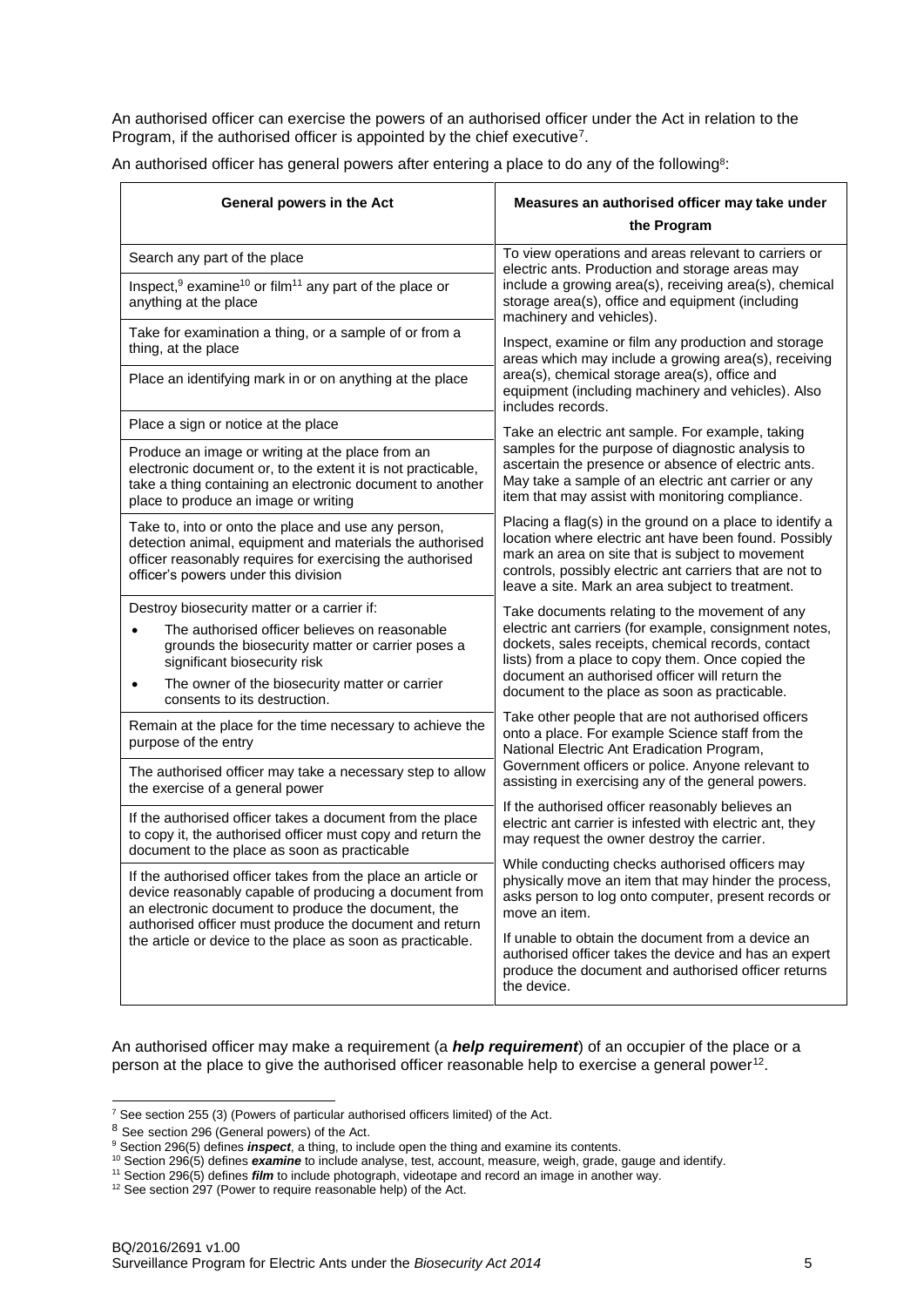## <span id="page-8-0"></span>**3.5 Obligations imposed on a person under the Program**

[Not used]

### <span id="page-8-1"></span>**3.6 Commencement and duration of the Program**

The Program will begin on 1 July 2016 and will continue to operate until the nationally agreed response plan for the eradication of electric ant expires or there are no National Electric Ant Eradication Programs operating in Queensland.

The duration of the Program is considered to be reasonably necessary to achieve the Program's purpose.

### <span id="page-8-2"></span>**3.7 Consultation with relevant parties**

As required by the Act<sup>13</sup>, I, Dr Beth Woods, the chief executive of the Department of Agriculture and Fisheries have consulted, prior to the authorisation of the Program, with Far North Queensland local government areas including Cairns Regional Council, Mareeba Shire Council, Tablelands Regional Council, Cassowary Coast Regional Council, and the Douglas Shire Council, which are the local governments for the areas to which the Program applies.

#### <span id="page-8-3"></span>**3.8 Notification of relevant parties of requirements**

As required by the Act<sup>14</sup>, I will give public notice of the Program 14 days before the Program starts by:

- giving the notice, by way of letter, to each government department or government owned corporation responsible for land in the area to which the Program relates;
- publishing the notice on the Department's website; and

A copy of the Program (including its Authorisation) is available for inspection at the Department of Agriculture and Fisheries head office at 80 Ann Street Brisbane and regional offices. A copy of the Program is also available to view and print at no cost on the Department of Agriculture and Fisheries website at www.daf.qld.gov.au. A copy of the Program Authorisation will be provided on request by contacting the Department of Agriculture and Fisheries Customer Service Centre on 13 25 23.

l <sup>13</sup> See section 239 (Consultation about proposed biosecurity program) of the Act.

<sup>&</sup>lt;sup>14</sup> See section 240 (Notice of proposed biosecurity program) of the Act.